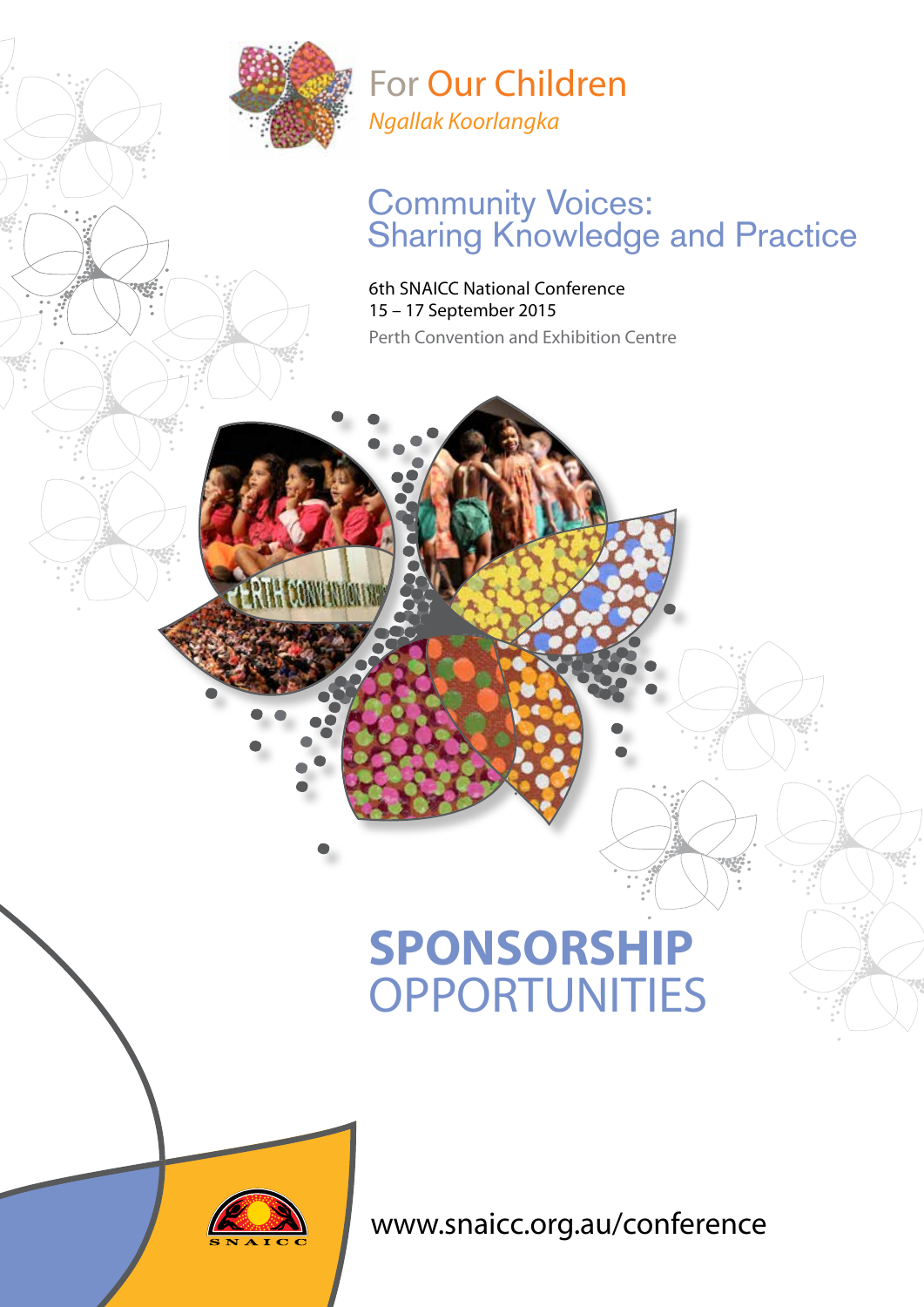

## **INVITATION**  TO SPONSOR

#### Welcome to the Sponsorship Prospectus for the 6th SNAICC National Conference: **For Our Children**.

The SNAICC National Conference is one of largest of its type and provides the opportunity for Aboriginal and Torres Strait Islander organisations, policy makers, researchers, government representatives, other non-government organisations and industry representatives to gather and make renewed commitments to Aboriginal and Torres Strait Islander children.

This will be our first conference held in Western Australia at the Perth Convention Centre and we anticipate that over 1000 delegates will gather in Perth. The conference will feature presentations from local and international keynote speakers and over 70 concurrent sessions, yarning circles and workshops.

The support of agencies and organisations participating in sponsorship and exhibiting makes a significant contribution to the sector and provides the opportunity to show your ongoing commitment to improving the outcomes for our children. It also provides a unique opportunity to promote your organisation and services to a national audience.

I invite you to consider becoming a sponsor or exhibitor at this significant event and take a look at the wide range of options we have available for your consideration. I hope you can join us!

*Sharron Williams, SNAICC Chairperson*

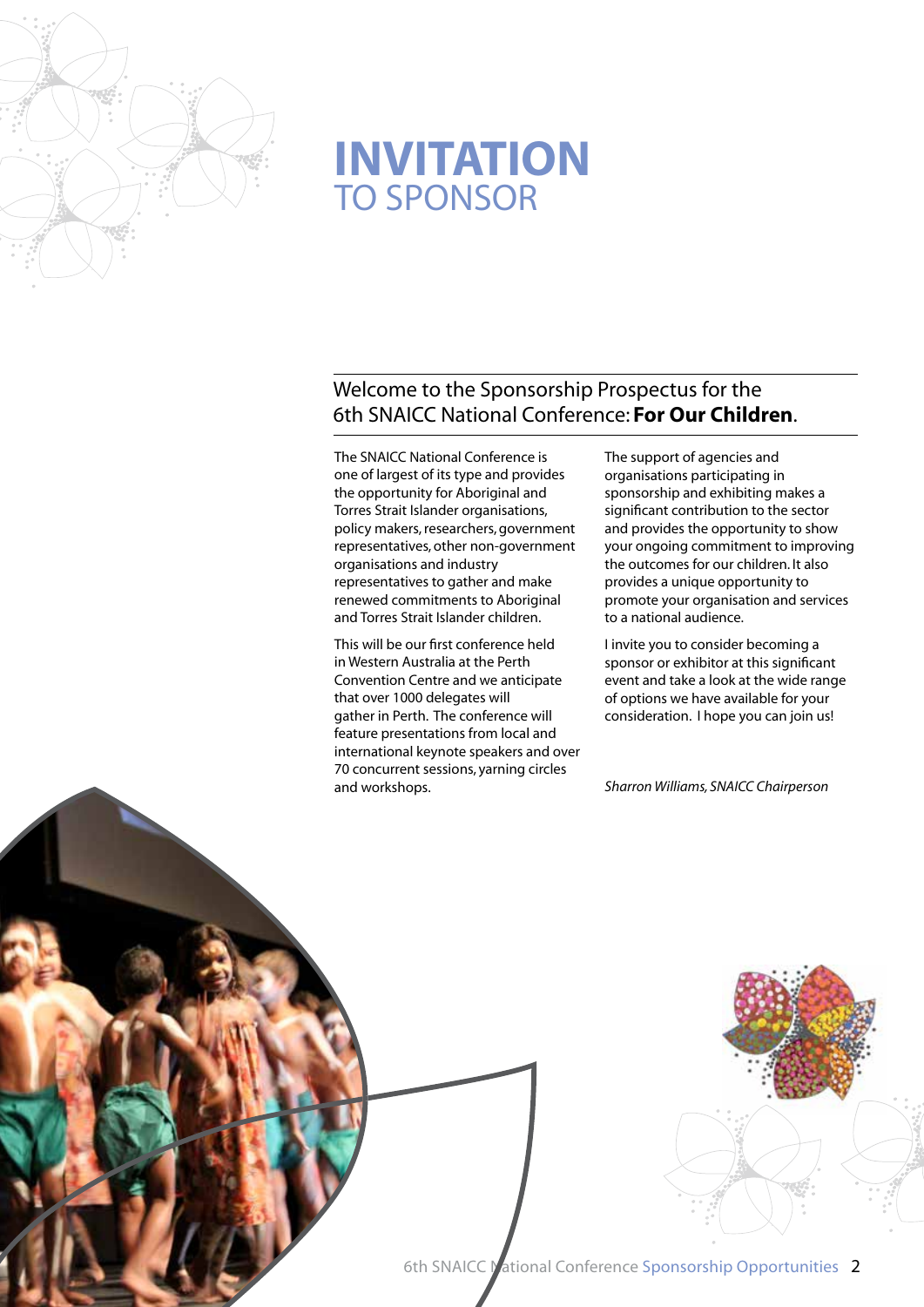

## **CONFERENCE** VENUE

### The Perth Convention and Exhibition Centre (PCEC) is the venue for the SNAICC 2015 Conference.

Perth Convention and Exhibition Centre 21 Mounts Bay Road Perth WA 6000 T: (08) 9338 0300 W: www.pcec.com.au

The Centre is purpose built and located in the heart of the city. With the Centre's advanced technical facilities and communications infrastructure as well as first class catering and service, it meets all the requirements needed for an enjoyable and productive working environment.



### **CONFERENCE WEBSITE**

#### www.snaicc.org.au/conference

For detailed information on the conference including provisional program and keynote speakers please visit: www.snaicc.org.au/conference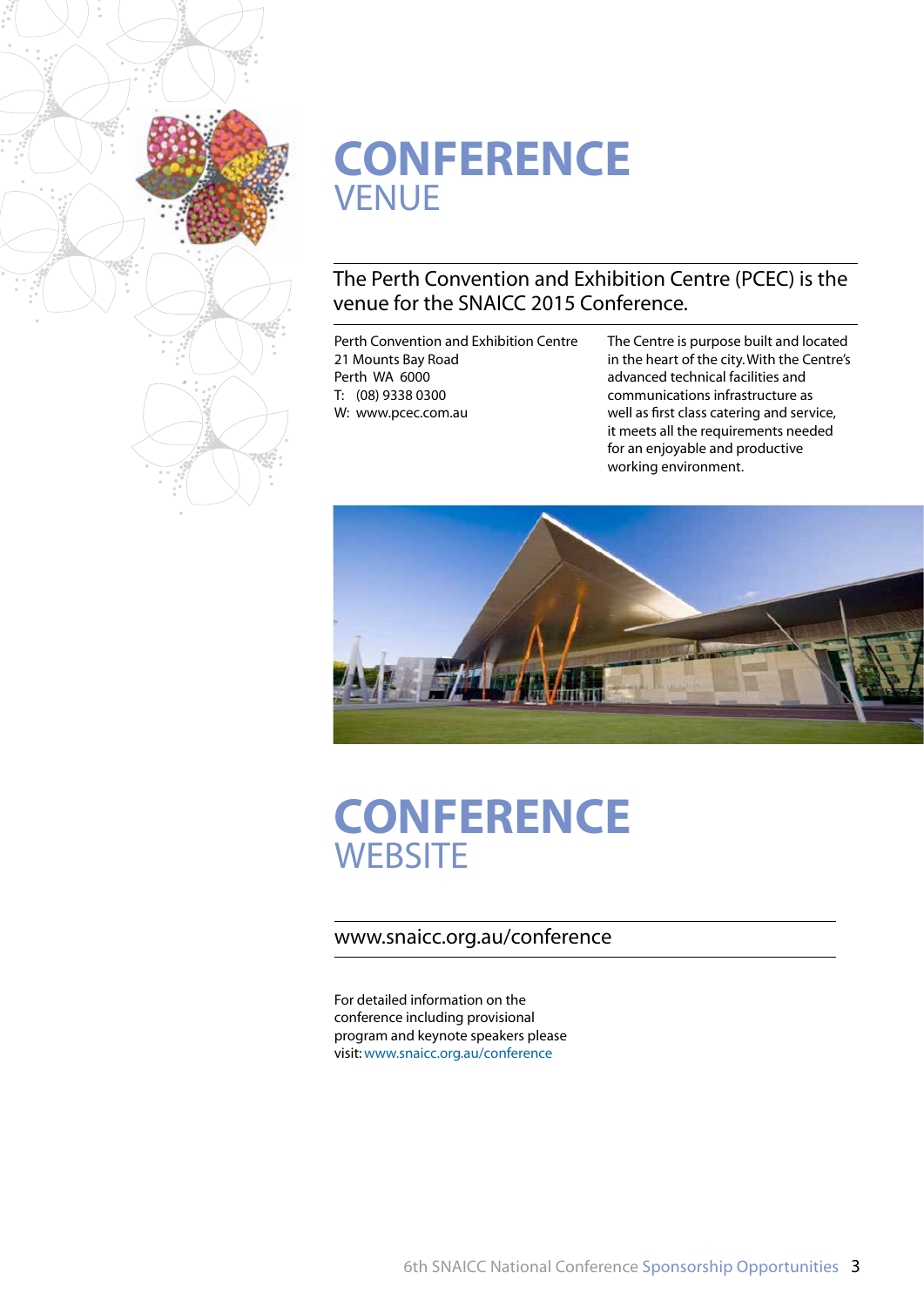# **ABOUT THE CONFERENCE**



### The conference is hosted by The Secretariat of National Aboriginal and Islander Child Care (SNAICC).

SNAICC is the national non-government peak body in Australia representing the interests of Aboriginal and Torres Strait Islander children and families.

The SNAICC National Conference, **For Our Children** has become on of the largest conference of its type in the southern hemisphere. Due to this growth the conference is shifting from a triennial event to a biennial event and the 2015 conference will be the first held biennially. The **For Our Children** conference is hosted by The Secretariat of National Aboriginal and Islander Child Care (SNAICC) and will be in Western Australia from **15-17 September 2015** at the Perth Convention and Exhibition Centre.

The conference is convened to assist with the achievement of the SNAICC vision: An Australian society in which our communities are empowered to determine their own future, where the rights of our children, young people and families are protected, our cultural identity and achievements are valued and our children and families have access to culturally appropriate services.

SNAICC operates from a membership base of Aboriginal and Torres Strait Islander community-based child care agencies, Multi-functional Aboriginal Children's Services, family support services, foster care agencies, link up and family reunification services, family group homes, community groups and voluntary associations, long day care child care services, pre-schools, early childhood education services and services for young people at risk.

It is expected that the 2015 conference will attract a diverse audience of 1,000 or more participants from all over the country. This will provide a dynamic networking and learning opportunity for attendees. SNAICC aims to develop a program and conference experience that is culturally rich, interactive and culturally safe.

#### **CONFERENCE PROGRAM**

The conference will commence on **Tuesday 15 September 2015 and will conclude on Thursday 17 September 2015.** The program will include:

- • Keynote speakers
- Invited speakers
- Concurrent sessions including papers and workshops
- Displays, poster presentations and exhibitors
- • Special events and performances from local children
- Morning/afternoon teas
- • Lunches

#### **WHO SHOULD ATTEND?**

Representatives from a number of agencies/services including:

- Those working with Aboriginal and Torres Strait Islander children
- Child welfare leaders
- **Practitioners**
- Policy makers
- **Researchers**
- • Government and other working in Aboriginal and Torres Strait Islander services.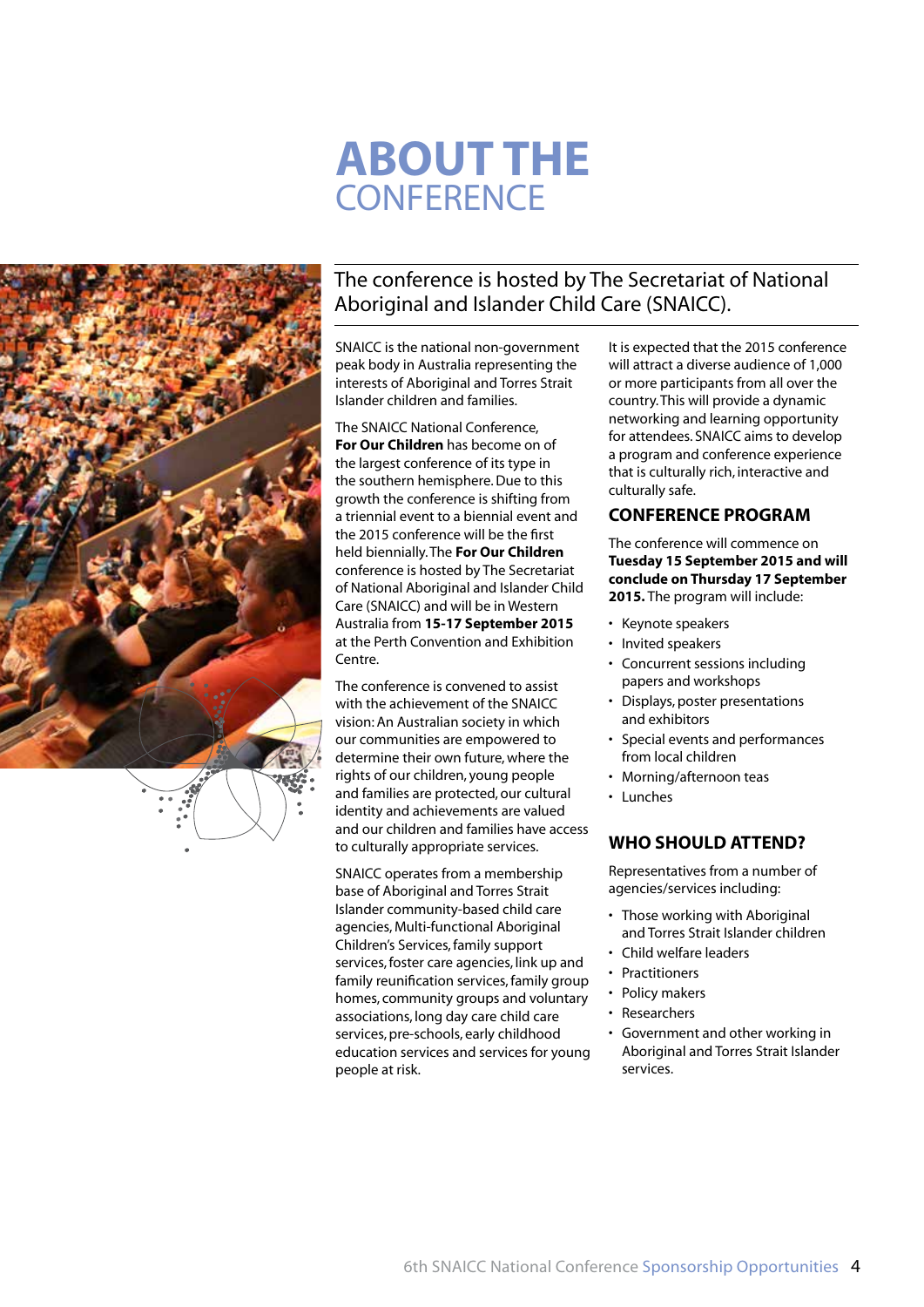# **BENEFITS OF** SPONSORING/EXHIBITING

Sponsorship of our 2015 conference provides the opportunity to make a genuine contribution and statement of your commitment to Aboriginal and Torres Strait Islander children, young people and their families.

For sponsors and exhibitors participating in our 2015 conference a range of benefits can be provided including:

- • **Recognition** of your corporate social responsibility and support of Aboriginal and Torres Strait Islander services.
- • **Promotion** and brand awareness with Aboriginal and Torres Strait Islander child and family services from all over Australia.
- • **Engagement** with your target audience – opportunity to engage those child and family services you wish to reach.
- • **Acknowledgement** of your support in a wide variety of ways.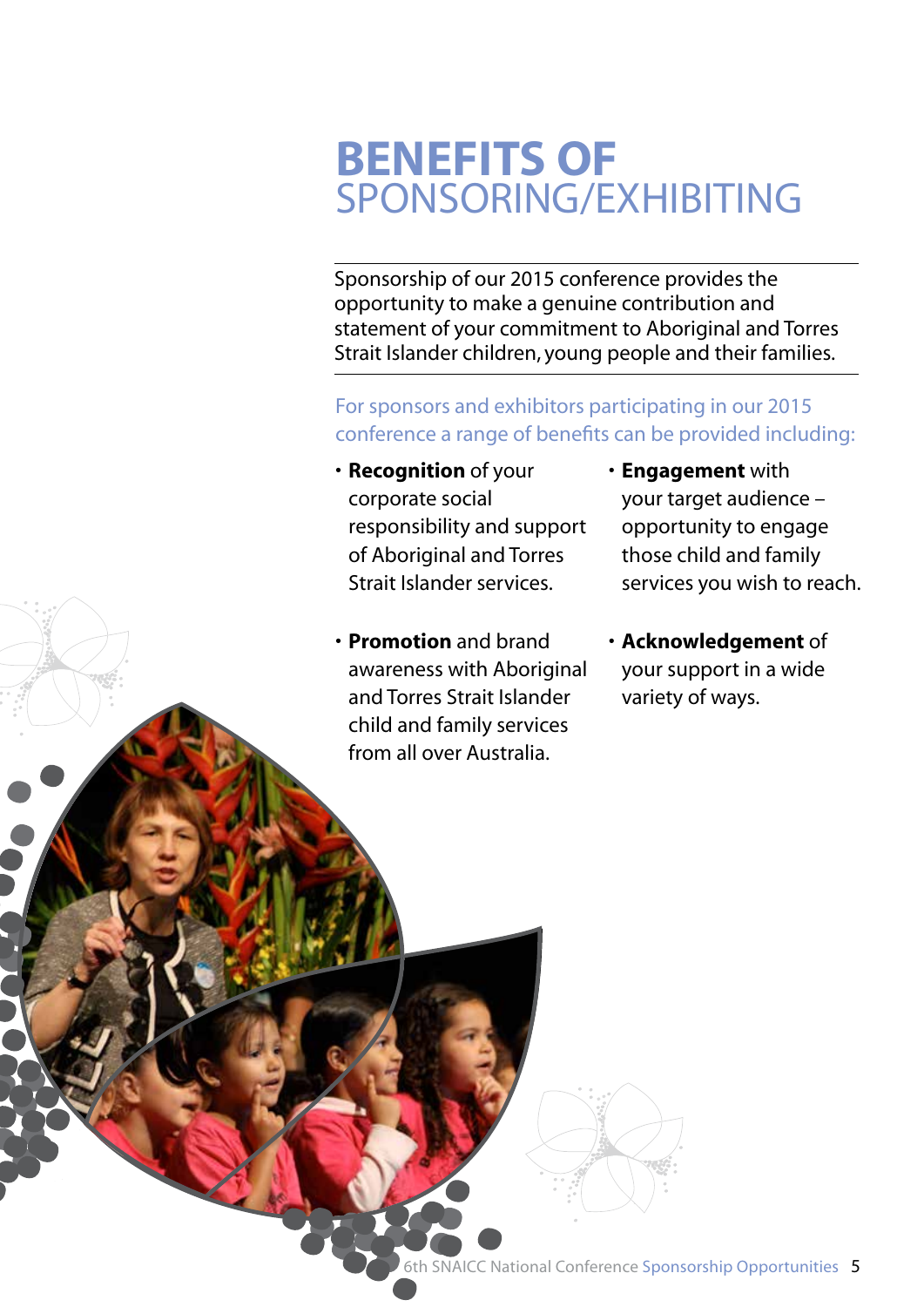## **SPONSORSHIP OPPORTUNITIES**



#### There are a number of opportunities offering different levels of support and commensurate exposure.

Major partnerships are strictly limited and will be available on a first come first served basis.

In addition to the chief partnership categories, there are a number of specific individual partnerships available, including plenary speaker sponsorship and advertising opportunities to take advantage of.

| <b>Package</b>                      | #              | <b>Package</b>                         |     |
|-------------------------------------|----------------|----------------------------------------|-----|
| Platinum Sponsor (\$33,000)         |                | Program Handbook Sponsor (\$5,500)     |     |
| Gold Sponsor (\$16,500)             | 2              | Satchel Sponsor (\$5,500)              |     |
| Silver Sponsor (\$11,000)           | 3              | Lanyard & Name Badge Sponsor (\$5,500) |     |
| Bronze Sponsor (\$5,500)            | $\overline{4}$ | Full Page Advert (\$1,100)             | N/R |
| Welcome Reception Sponsor (\$5,500) | 1              | Half Page Advert (\$770)               | N/R |
| Plenary Speaker Sponsor (\$5,500)   | 3              | Quarter Page Advert (\$550)            | N/R |
| Wellbeing Zone Sponsor (\$5,500)    |                | Satchel Insert (\$770)                 | N/R |

N/R:Not restricted. All prices in this document are in AUD, inclusive of GST

#### Please note:

- • Acknowledgement in promotional material is subject to sponsorship confirmation prior to printing/distribution deadlines.
- All banners, including production, artwork and delivery costs are the responsibility of the sponsor.

#### **INDIVIDUAL PACKAGES**

If your organisation has special needs, the Conference organisers would be pleased to tailor a suitable package.

Please contact the Conference Secretariat to discuss your requirements or complete the attached booking form and return it to:

#### • Inserts must be freighted to/from the conference venue at your own cost.

- • Artwork must be supplied in electronic format – specifications will be supplied upon confirmation.
- • Advertisements must be submitted to the Organising Committee for approval prior to being included in the program handbook.

#### **CONFERENCE SECRETARIAT**

#### **Lexie Duncan - EECW Pty Ltd**

Suite 614, St Kilda Road Towers, 1 Queens Road, Melbourne, Victoria 3004 T: +61 3 9863 7606 F: 08 9389 1499 E: lexie.duncan@eecw.com.au [www.eecw.com.au](http://www.eecw.com.au)

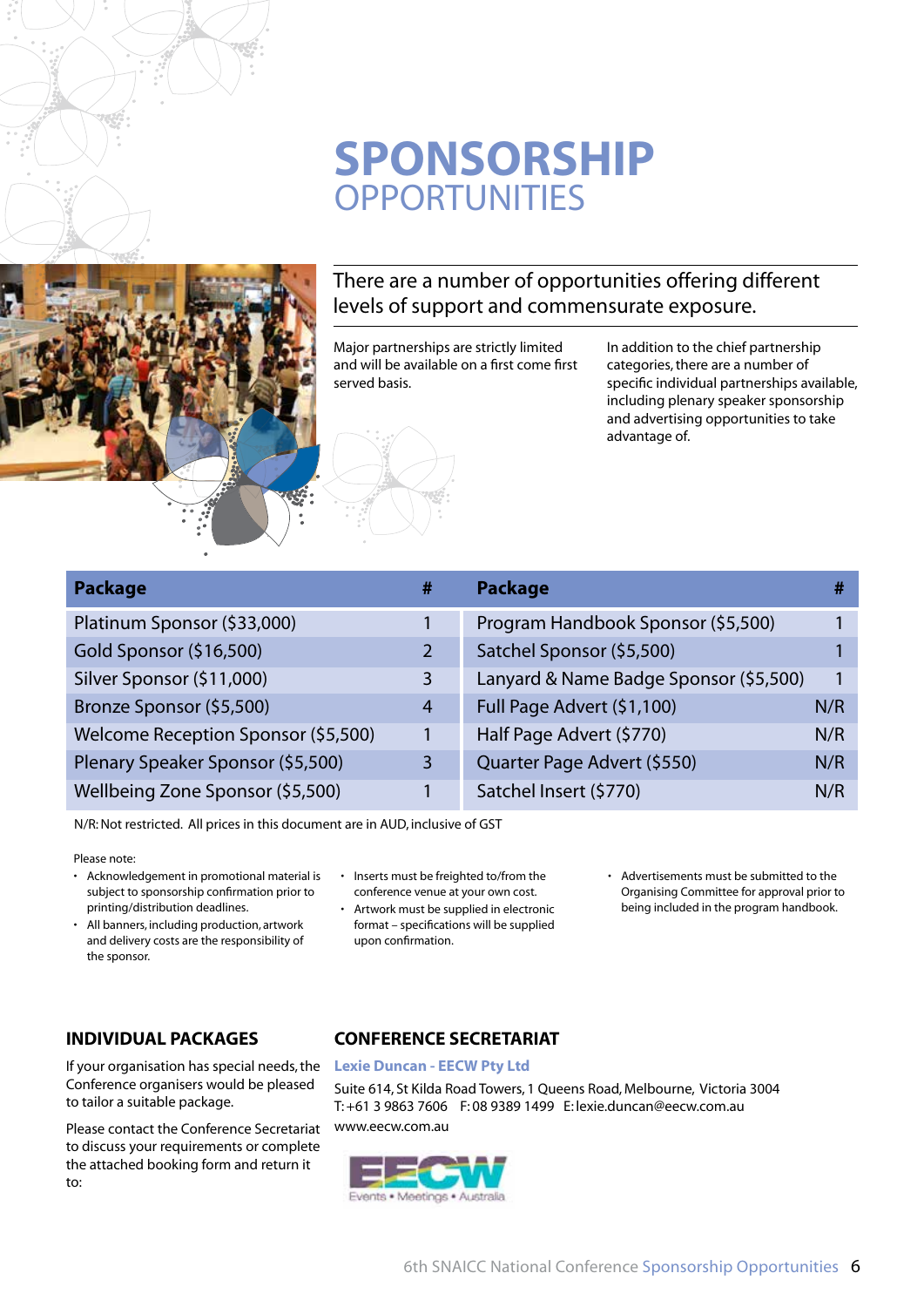

|                                                                                                                           |                    |                         |                                        |                      |              | Mercian Received Ms.55.00<br>Penalty Seewalk 15500           |                         | Wallberg Ramssis                           | Program Handbooks: 5:500       | Language Manus Readers 2500    |
|---------------------------------------------------------------------------------------------------------------------------|--------------------|-------------------------|----------------------------------------|----------------------|--------------|--------------------------------------------------------------|-------------------------|--------------------------------------------|--------------------------------|--------------------------------|
| <b>PACKAGE</b> incl gst                                                                                                   | Parino River       | Gold S16500             | Sites 511000                           | <b>Branch</b> SS-SOD |              |                                                              |                         |                                            | SateMelts500                   |                                |
| <b>BENEFITS</b>                                                                                                           |                    |                         |                                        |                      |              |                                                              |                         |                                            |                                |                                |
| <b>Exclusive Benefits</b><br>Exclusive benefits available for some packages.<br>See detailed benefits in this prospectus. |                    |                         |                                        |                      |              |                                                              |                         | See exclusive package benefits             |                                |                                |
| <b>Exposure PRIOR the Conference</b>                                                                                      |                    |                         |                                        |                      |              |                                                              |                         |                                            |                                |                                |
| Logo on all conference marketing materials                                                                                | $\checkmark$       | ✓                       | ✓                                      | ✓                    | $\checkmark$ |                                                              |                         |                                            |                                |                                |
| Logo on registration brochure                                                                                             | $\checkmark$       | $\checkmark$            | $\checkmark$                           | $\checkmark$         | $\checkmark$ | $\checkmark$                                                 | ✓                       |                                            | ✓                              | ✓                              |
| Logo & hyperlink on the conference website                                                                                | $\checkmark$       | ✓                       | $\checkmark$                           | ✓                    | $\checkmark$ |                                                              |                         | ✓                                          |                                |                                |
| Company profile on the conference website                                                                                 | up to              | up to                   | up to<br>500 words 300 words 150 words |                      |              |                                                              |                         |                                            |                                |                                |
| Inclusion in an e-bulletin listing to over 1600<br>services in Australia                                                  | $\checkmark$       | ✓                       | ✓                                      |                      |              |                                                              |                         |                                            |                                |                                |
| <b>Exposure DURING the Conference</b>                                                                                     |                    |                         |                                        |                      |              |                                                              |                         |                                            |                                |                                |
| Recognition at official opening of conference                                                                             | $\checkmark$       | $\checkmark$            | ✓                                      | ✓                    |              |                                                              |                         |                                            |                                |                                |
| Logo on all conference promotional material<br>including program handbook and signage                                     | ✓                  | ✓                       | ✓                                      | ✓                    |              | Logo in<br>registration<br>brochure<br>& program<br>handbook | ✓                       | Logo on<br>cover of<br>program<br>handbook | Logo in<br>program<br>handbook | Logo in<br>program<br>handbook |
| Logo in PowerPoint display shown to delegates<br>during sessions                                                          | ✓                  | ✓                       | ✓                                      | ✓                    |              | On<br>sponsored<br>session<br>slide                          | ✓                       |                                            | ✓                              | ✓                              |
| Pull-up banner displayed in Plenary room                                                                                  | ✓                  | ✓                       | ✓                                      | ✓                    |              |                                                              | In<br>Wellbeing<br>Zone |                                            |                                |                                |
| Exclusive sponsorship of events of your choice                                                                            | 2 events           | 2 events                | 1 event                                |                      |              |                                                              |                         |                                            |                                |                                |
| <b>Registrations</b>                                                                                                      |                    |                         |                                        |                      |              |                                                              |                         |                                            |                                |                                |
| Complimentary full delegate registrations                                                                                 | 6                  | $\overline{4}$          | $\overline{2}$                         | $\mathbf{1}$         |              |                                                              | $\mathbf{1}$            |                                            |                                |                                |
| Additional Welcome Reception tickets                                                                                      | 6                  | 4                       | $\overline{2}$                         | $\mathbf{1}$         | 10           |                                                              |                         |                                            |                                |                                |
| <b>Other</b>                                                                                                              |                    |                         |                                        |                      |              |                                                              |                         |                                            |                                |                                |
| <b>Exhibitor Booth</b>                                                                                                    | 1 prime            | 1 prime                 | 1 prime                                |                      |              |                                                              |                         |                                            |                                |                                |
| Advertising                                                                                                               |                    | 1 full page 1 full page | half page                              | quarter<br>page      | half page    |                                                              |                         | 1 full page                                |                                |                                |
| Satchel Insert                                                                                                            | up to 3<br>inserts | up to 2<br>inserts      | $\mathbf{1}$                           | $\mathbf{1}$         | $\mathbf{1}$ | $\mathbf{1}$                                                 | $\mathbf{1}$            | 1                                          | $\mathbf{1}$                   | $\mathbf{1}$                   |
| Delegate List                                                                                                             | $\checkmark$       | $\checkmark$            | $\checkmark$                           | $\checkmark$         | $\checkmark$ |                                                              |                         |                                            |                                |                                |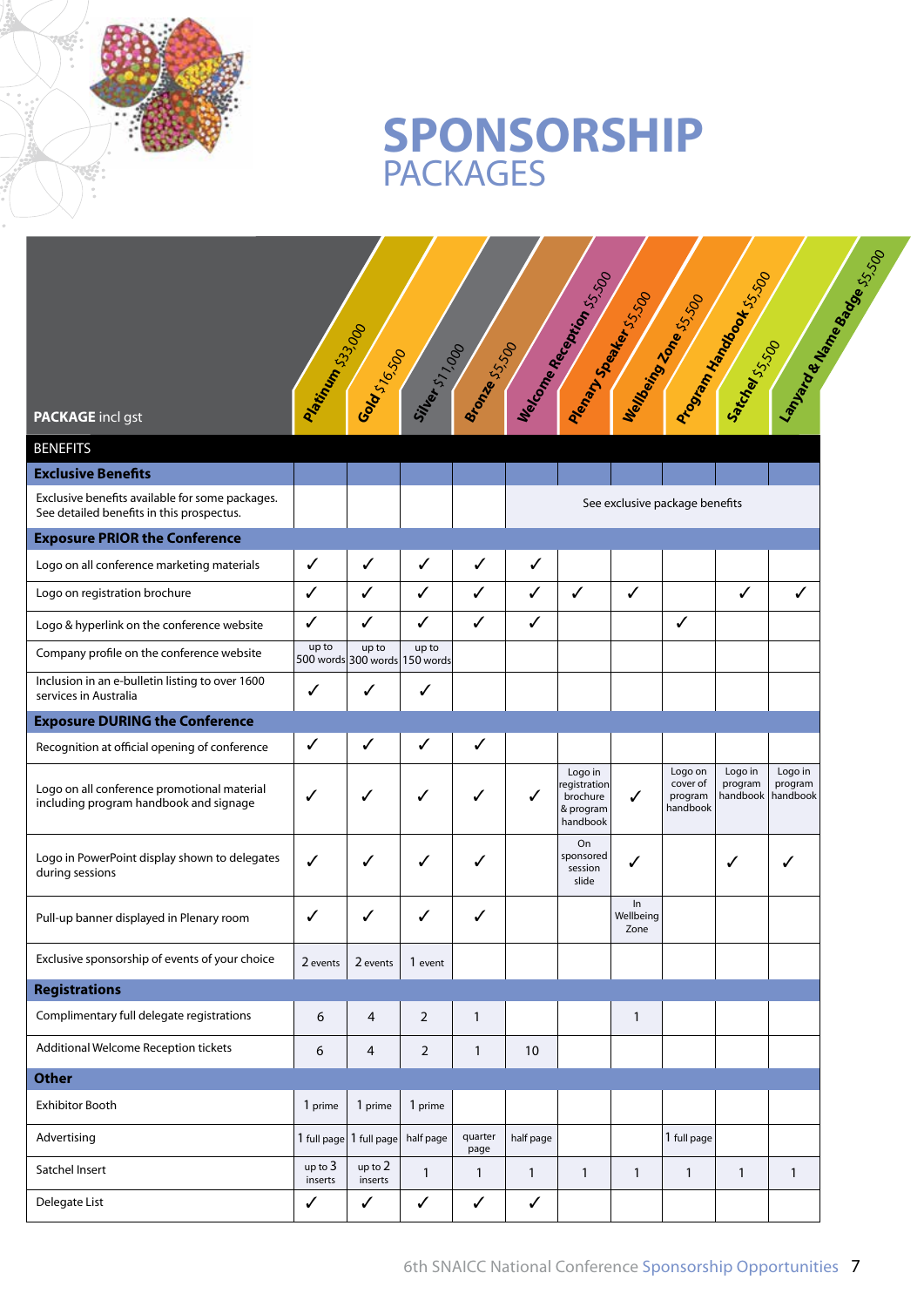

### **SPONSORSHIP PACKAGES**

### **PLATINUM SPONSOR**  (1 ONLY) \$33,000

#### **Benefits Include:**

#### **Exposure prior to the Conference**

- • Company logo on all Conference marketing material (advertisements, electronic marketing etc.).
- Company logo in registration brochure.
- • Company logo, hyperlink to organisation's site and 500 word company profile on the Conference website.
- Inclusion of a 300 word e-bulletin listing to over 1600 services in Australia.

#### **EXPOSURE DURING THE CONFERENCE**

- • Recognition as Platinum Sponsor at the Official Opening of the Conference by the Master of Ceremonies.
- • Company logo on all Conference promotional material including program handbook and signage.
- Company logo in a PowerPoint display shown at various times to delegates during Conference sessions.
- Company pull-up banner to be displayed in Plenary room (subject to venue restrictions – banner supplied by sponsor).
- Exclusive sponsorship of 2 events of your choice (eg. Keynote speaker session, concurrent session).

#### **Conference Registrations**

- 6 complimentary full delegate registrations inclusive of social functions.
- • 6 additional Welcome Reception tickets.

#### **EXPOSURE DURING THE CONFERENCE**

- Recognition as Gold Sponsor at the Official Opening of the Conference by the Master of Ceremonies.
- • Company logo on all Conference promotional material including program handbook and signage.
- Company logo in a PowerPoint display shown at various times to delegates during Conference sessions.
- Company pull-up banner to be displayed in Plenary room (subject to venue restrictions – banner supplied by sponsor).
- Exclusive sponsorship of 2 events of your choice (eg. Keynote speaker session, concurrent session).

#### **Conference Registrations**

- 4 complimentary full delegate registrations inclusive of social functions.
- 4 additional Welcome Reception tickets.

#### **Advertisement**

• Full page colour advertisement on inside cover of the Conference program handbook (print ready material supplied by sponsor).

#### **Exhibition Booth**

• 1 prime display space at the conference venue (3m x 3m).

#### **Satchel Insert**

• Up to 3 satchel inserts (product and/or information, to be approved by Organising Committee) included in all delegates' bag.

#### **Delegate List**

• Complete list containing all delegates details at completion of the Conference (subject to compliance with privacy legislation).

#### **Advertisement**

• Full page colour advertisement in Conference program handbook (print ready material supplied by sponsor).

#### **Exhibition Booth**

• 1 prime display space at the conference venue (3m x 3m).

#### **Satchel Insert**

• Up to 2 satchel inserts (product and/or information, to be approved by Organising Committee) included in all delegates' bag.

#### **Delegate List**

• Complete list containing all delegates details at completion of the Conference (subject to compliance with privacy legislation).

**GOLD SPONSOR**  (2 ONLY) \$16,500

#### **Benefits Include:**

#### **Exposure prior to the Conference**

- • Company logo on all Conference marketing material (advertisements, electronic marketing etc.).
- • Company logo in registration brochure.
- • Company logo, hyperlink to organisation's site and 300 word company profile on the Conference website.
- Inclusion of a 300 word e-bulletin listing to over 1600 services in Australia.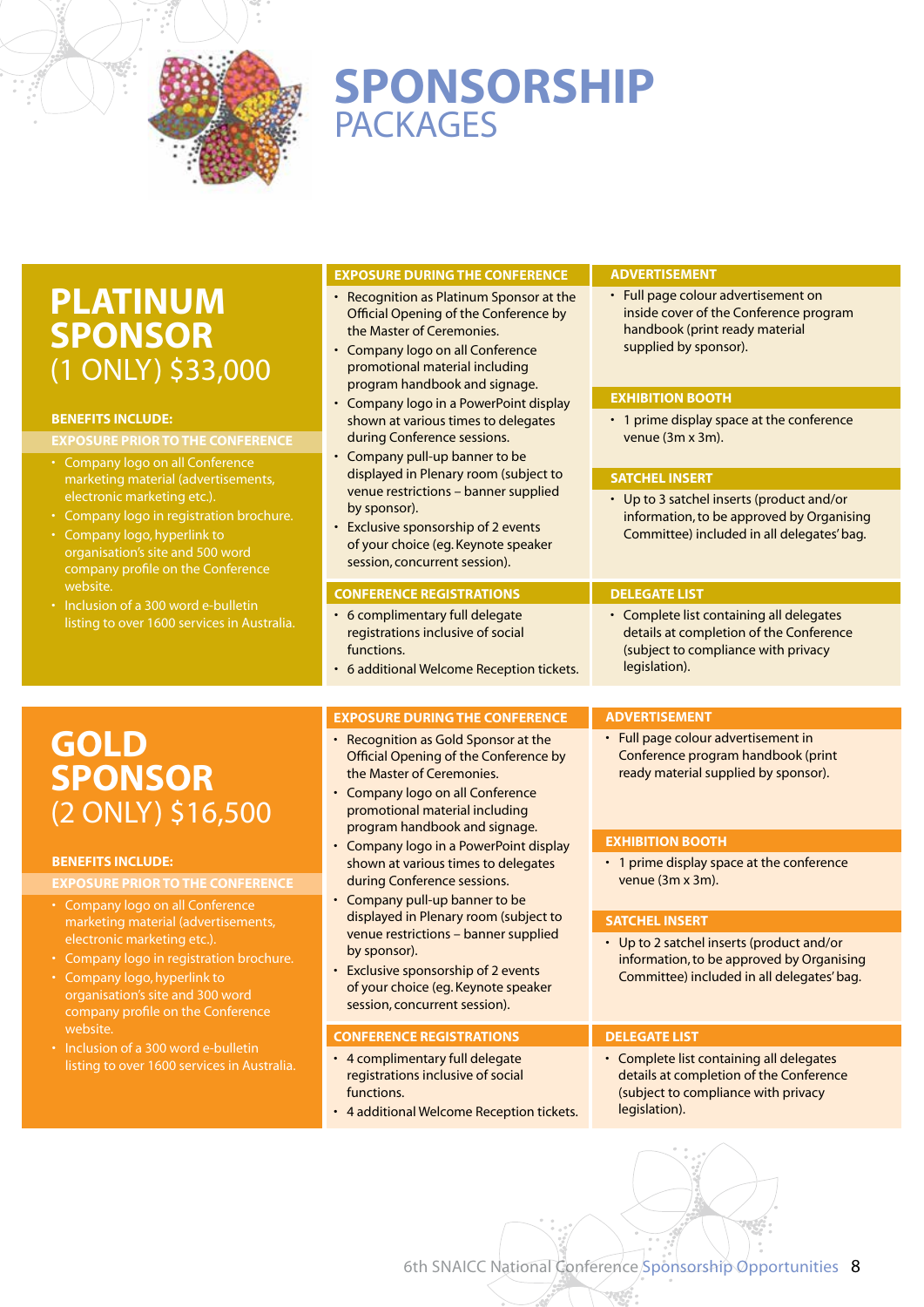### **SILVER SPONSOR**  (3 ONLY) \$11,000

#### **Exposure prior to the Conference**

- Company logo on all Conference marketing material (advertisements, electronic marketing etc).
- Company logo in registration brochure.
- • Company logo, hyperlink to organisation's site and 150 word company profile on the Conference website.

#### **EXPOSURE DURING THE CONFERENCE**

- • Recognition as Silver Sponsor at the Official Opening of the Conference by the Master of Ceremonies.
- • Company logo on all Conference promotional material including program handbook and signage.
- Company logo in a PowerPoint display shown at various times to delegates during Conference sessions.
- Company pull-up banner to be displayed in Plenary room (subject to venue restrictions – banner supplied by sponsor).
- Exclusive sponsorship of 1 event of your choice (eg. Keynote speaker session, concurrent session).

#### **Conference Registrations**

- 2 complimentary full delegate registrations inclusive of social functions.
- 2 additional Welcome Reception tickets.

#### **EXPOSURE DURING THE CONFERENCE**

- • Recognition as Bronze Sponsor at the Official Opening of the Conference by the Master of Ceremonies.
- • Company logo on all Conference promotional material including program handbook and signage.
- Company logo in a PowerPoint display shown at various times to delegates during Conference sessions.
- Company pull-up banner to be displayed in Plenary room (subject to venue restrictions – banner supplied by sponsor).

#### **CONFERENCE REGISTRATIONS**

- 1 complimentary full delegate registration inclusive of social functions.
- 1 additional Welcome Reception ticket.

• Company logo in registration brochure. • Company logo and hyperlink to organisation's site on the Conference

**EXPOSURE DURING THE CONFERENCE** • Company logo on all Conference promotional material including program handbook and signage. • Company pull-up banner to be displayed at the Welcome Reception (subject to venue restrictions – banner

Company logo on Welcome Reception

• Company logo on all Conference

electronic marketing etc.).

supplied by sponsor).

website.

tickets.

### **WELCOME RECEPTION SPONSOR** (EXCLUSIVE) \$5,500

#### **Exclusivity**

- Exclusive naming rights to the Welcome Reception.
- Acknowledgment as the exclusive Welcome Reception sponsor by the Master of Ceremonies.
- Short speaking opportunity during the Welcome Reception (maximum of 3 minutes).

#### details at completion of the Conference (subject to compliance with privacy legislation).

• Complete list containing all delegates

• Quarter page colour advertisement in Conference program handbook (print material supplied by sponsor).

• Complete list containing all delegates details at completion of the Conference (subject to compliance with privacy

included in all delegates' bag.

included in all delegates' bag.

• 1 satchel insert (product and/or information, to be approved by Organising Committee)

#### **Social Function Tickets** • 10 complimentary Welcome Reception tickets. **Exposure prior to the Conference** marketing material (advertisements,

#### **Advertisement**

**Delegate List**

**Advertisement**

legislation).

**Delegate List**

**Advertisement**

**Exhibition Booth**

venue (3m x 3m).

**Satchel Insert**

• Half page colour advertisement in Conference program handbook (print material supplied by sponsor).

• 1 prime display space at the conference

• 1 satchel insert (product and/or information, to be approved by Organising Committee)

**Satchel Insert**

• Half page colour advertisement in Conference program handbook (print ready material supplied by sponsor).

#### **Satchel Insert**

• 1 satchel insert (product and/or information, to be approved by Organising Committee) included in all delegates' bag.

#### **Delegate List**

• Complete list containing all delegates details at completion of the Conference (subject to compliance with privacy legislation).

### **BRONZE SPONSOR**  (4 ONLY) \$5,500

#### **Exposure prior to the Conference**

- • Company logo on all Conference marketing material (advertisements, electronic marketing etc).
- Company logo in registration brochure.
- • Company logo and hyperlink to organisation's site on the Conference<br>website.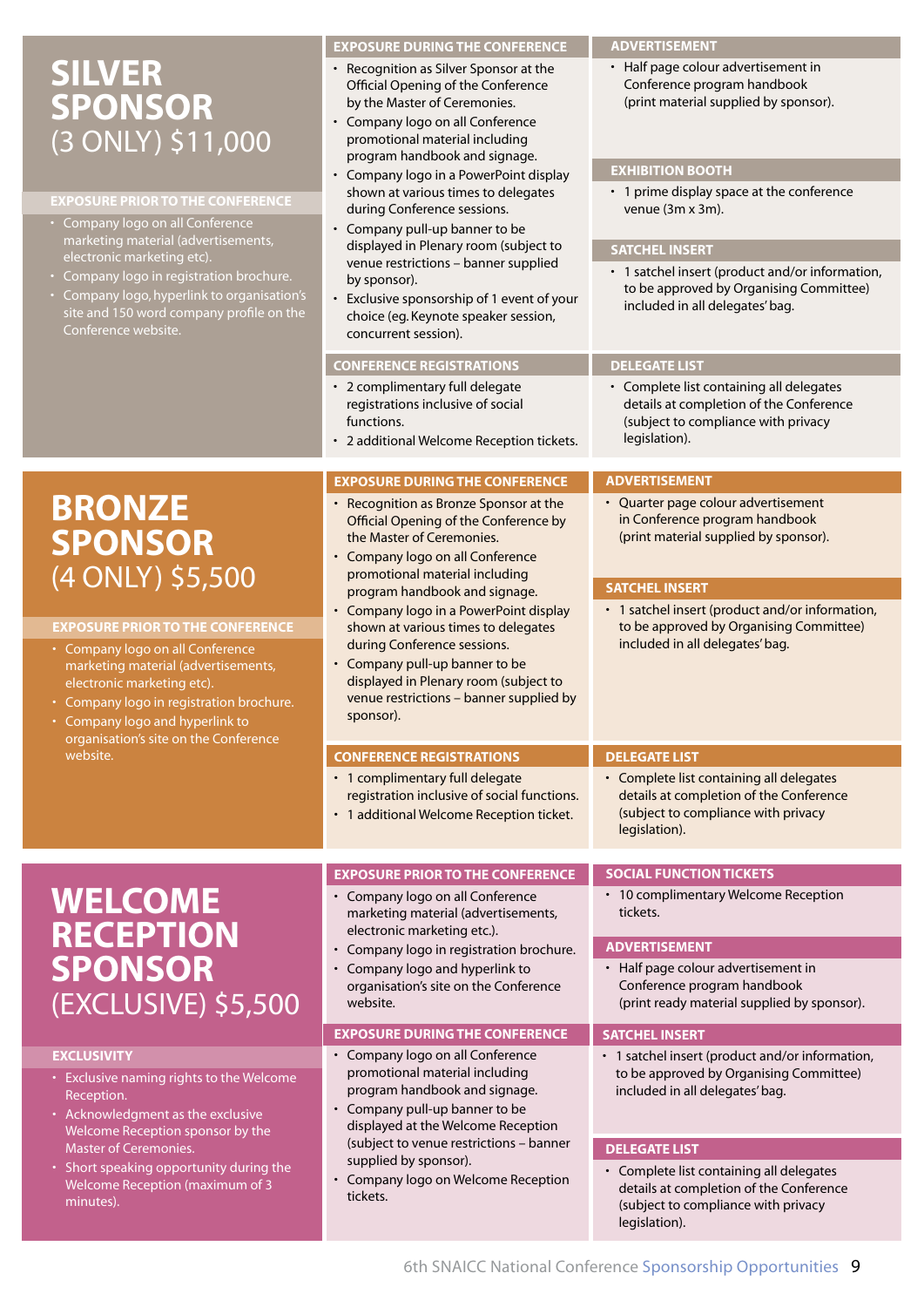### **PLENARY SPEAKER SPONSOR** (3 ONLY) \$5,500

A number of keynote speakers, both national and international have been secured for the conference with more to follow. This is the opportunity for your organisation to be associated with the Conference's themed sessions and a prominent speaker of your choice.

#### **Benefits Include:**

- Acknowledgement by chair person at the beginning of the sponsored session.
- 1 satchel insert (product and/or information) included in all delegates' bags.
- Company logo on PowerPoint holding slide on screen prior to sponsored session.
- Company logo in registration brochure.
- Company logo in the program handbook.

### **WELLBEING ZONE SPONSOR** (1 ONLY) \$5,500

Whilst our aim at the SNAICC Conference is to provide delegates with opportunities to share stories, experiences and knowledge – we acknowledge that some discussions may be difficult for some participants and set-up a dedicated area for in Conference Centre for our delegates to gather, debrief, meditate and heal.

### **PROGRAM HANDBOOK SPONSOR** (EXCLUSIVE) \$5,500

### **DELEGATE SATCHEL SPONSOR**  (EXCLUSIVE) \$5,500

### **LANYARDS & NAME BADGES**  (EXCLUSIVE) \$5,500

#### **Benefits Include:**

- Exclusive sponsorship of wellbeing zone.
- 1 complimentary full delegate registration inclusive of social functions.
- Opportunity for product placement within the wellbeing zone (subject to committee approval)
- Company logo on registration material.
- Company logo in the Conference handbook.
- Company logo on sponsor signage at the Conference venue.
- Company pull-up banner to be displayed in the wellbeing zone (subject to venue restrictions – banner supplied by sponsor).
- Company logo on PowerPoint holding slide on screens prior to sessions.
- 1 satchel insert (product and/or information, to be approved by Organising Committee) included in all delegates' bag.

#### **Benefits Include:**

- Your organisation's logo will appear on the front cover of the program handbook.
- Acknowledgement inside the program handbook.
- 1 satchel insert (product and/or information, to be approved by Organising Committee) included in all delegates' bag.
- Company logo and hyperlink to organisation's site on the Conference website.
- Full page A4 page colour advertisement in program handbook.

### **Benefits Include:**

- Exclusive sponsorship of conference satchel.
- Company logo displayed on conference satchel (artwork subject to committee approval).
- Company logo on registration material. • Company logo in the Conference
- handbook.

#### **Benefits Include:**

- Exclusive sponsorship of conference name badge and lanyard.
- Company logo displayed on conference lanyard and name badge (artwork subject to committee approval).
- Company logo on registration material.
- • Company logo in the Conference handbook.

• Company logo on PowerPoint holding slide on screens prior to sessions.

• Company logo on sponsor signage at the Conference venue.

- 1 satchel insert (product and/or information, to be approved by Organising Committee) included in all delegates' bag.
- Company logo on sponsor signage at the Conference venue.
- Company logo on PowerPoint holding slide on screens prior to sessions.
- • 1 satchel insert (product and/or information, to be approved by Organising Committee) included.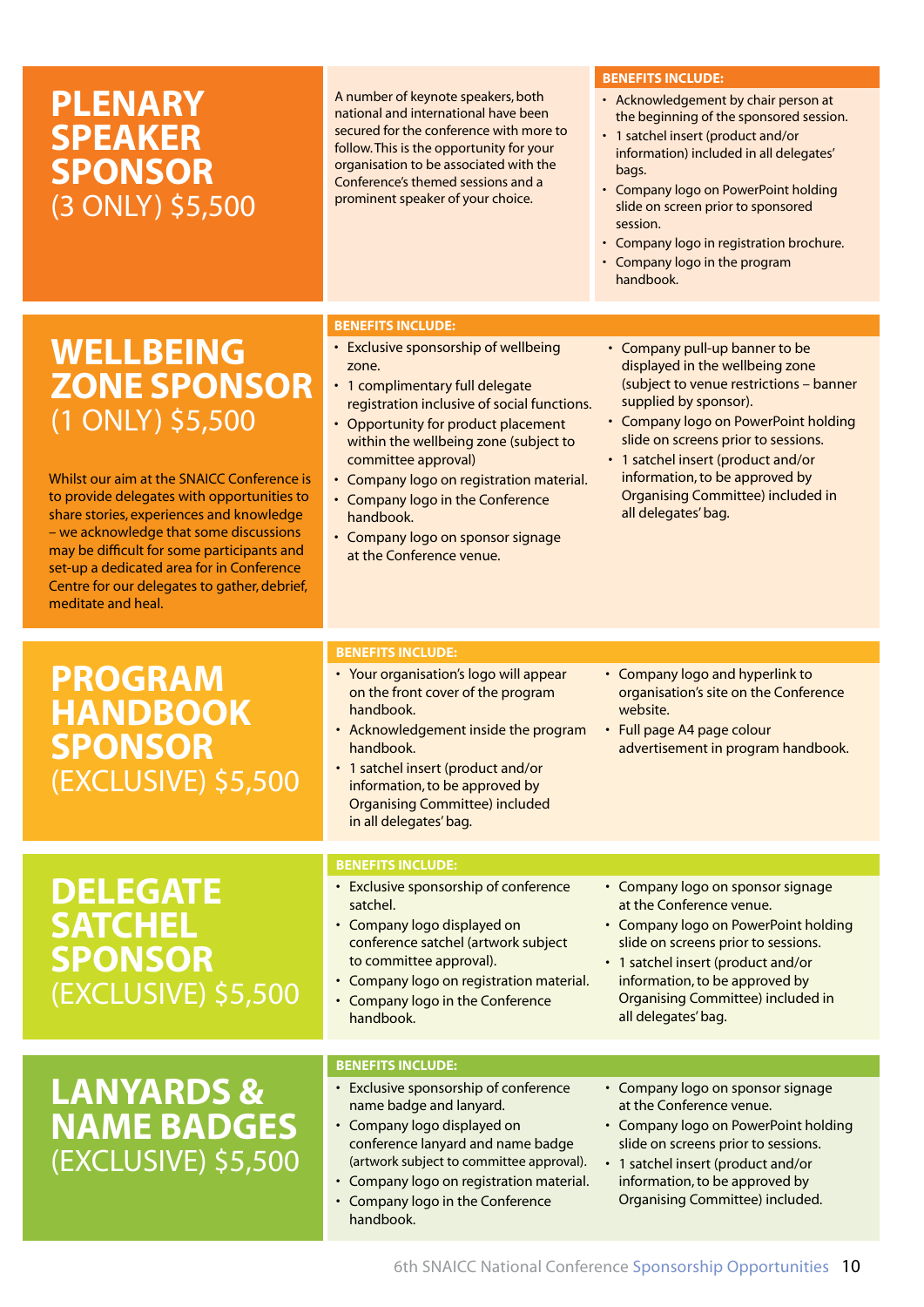**ADVERTISING Full A4 Page Colour Advertisement \$1,100 Half A4 Page Colour Advertisement Quarter A4 Page Colour Advertisement \$550**

> Advertisements must be submitted to the Organising Committee for approval prior to being included in the program handbook.

#### **EXHIBITION OPPORTUNITIES Each individual exhibition stand includes:** • 1 x black carpeted display stand – 3m x 3m • 2 x 150 watt spotlights;  $\cdot$  1 x 4 amp single power point; • 1 x fascia sign with company name;  $\cdot$  1 x table; and  $\cdot$  2 x chairs. **Exhibition Stands \$1980 (corporate) \$1540 (Not-for-Profit) Benefits:** • Two exhibitor registrations including catering, name badges, and tickets to the Welcome Reception; • One Conference satchel and Conference handbook per booth; Company logo in the Conference handbook; Company logo and website link on Conference website; and Access to the delegate list (subject to Privacy Act conditions). The SNAICC 2015 Conference Exhibition will be located in the Theatre and Southern Foyers of the Perth Convention and Exhibition Centre, for the full duration of the Conference Program. All lunch, morning and afternoon teas will be served within the exhibition area, providing excellent networking opportunities for delegates and exhibitors alike. **Table Top Display** \$1,100 **EACH TABLE TOP DISPLAY INCLUDES:** • 1 x dressed trestle table: • 1 x 1.8m display board; and  $\cdot$  2 x chairs. **Note:**  Organisations that purchase a table top display will have their company logo included in the Conference handbook. Power outlets, additional equipment and internet connections are available



#### **CANCELLATION POLICY**

Cancellations will only be accepted in writing, mailed or faxed and must be signed by the person whose signature appears on this booking form (or their nominee). Cancellations received prior to 20 June 2015 will have all payments returned less a \$100 administration fee.

Cancellations from 20 June 2015 and prior to 2 July 2015 will forfeit the 50% payment forwarded with this application. Cancellations from 2 July 2015 onwards will receive no refund and will be liable for payment of the balance should it not have been received by the cancellation date.

Resale of cancelled bookings: If we are not able to resell the Sponsorship Package no refund is payable regardless of when advice is provided. In case of resale, an administration fee of 25% of the total price is retained.

#### **Terms & Conditions**

attend the Conference.

however are not included in the fee. Any staff members manning the display table will need to register (and pay) to

The Conference host and organiser will take all diligent care to fulfil the listed sponsorship commitments. The Conference partners are responsible for providing all the requirements i.e. banners, promotional material and any other material. Sponsors and exhibitors are responsible for the security of their own equipment and materials whilst at the Conference.Your sponsorship selection will be confirmed upon receipt of the deposit. The host and organisers reserve the right to alter the program if required.

#### **DISCLAIMER**

The information in this prospectus is correct at the time of printing. The conference organisers reserve the right to change any aspect without prior notice.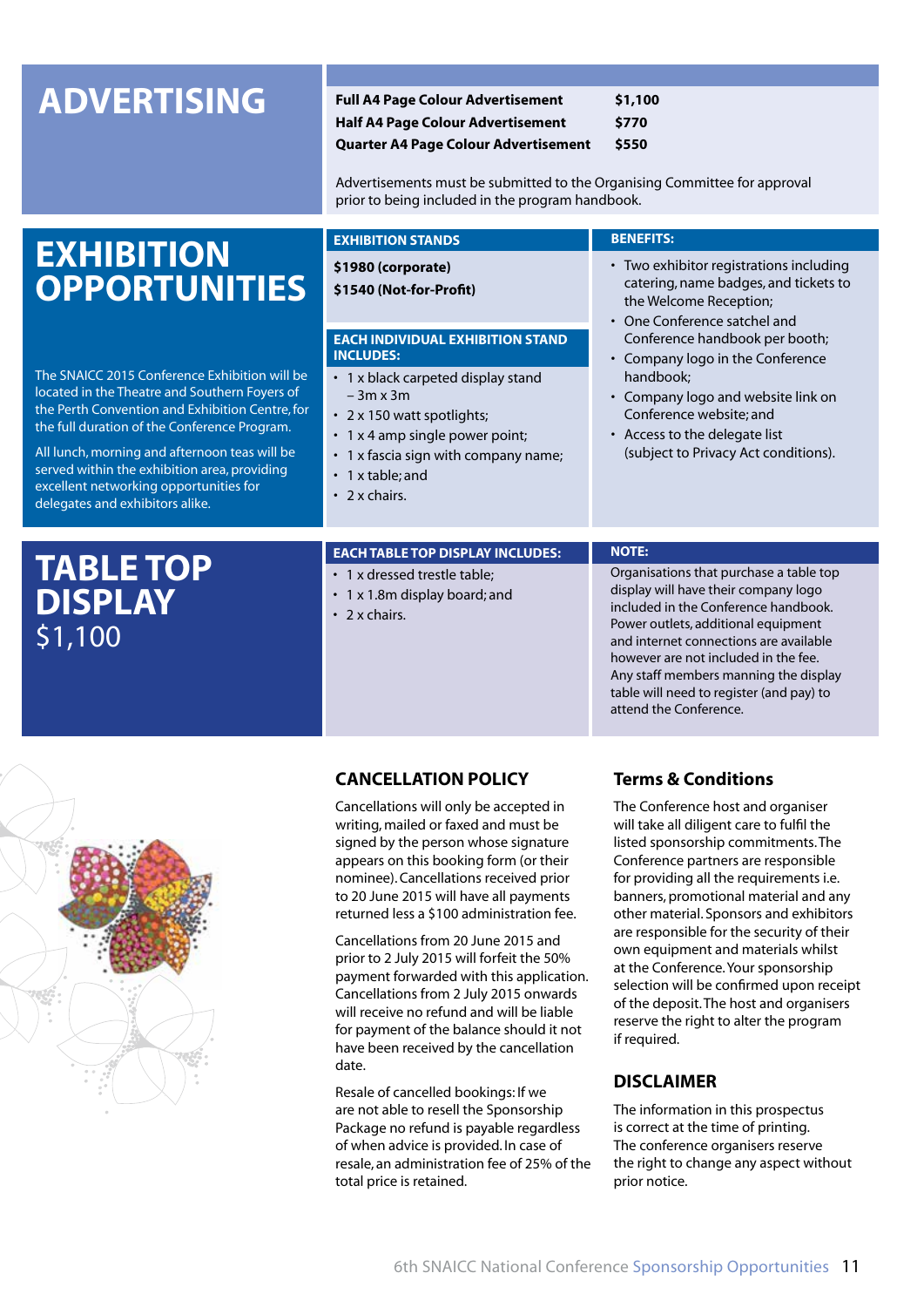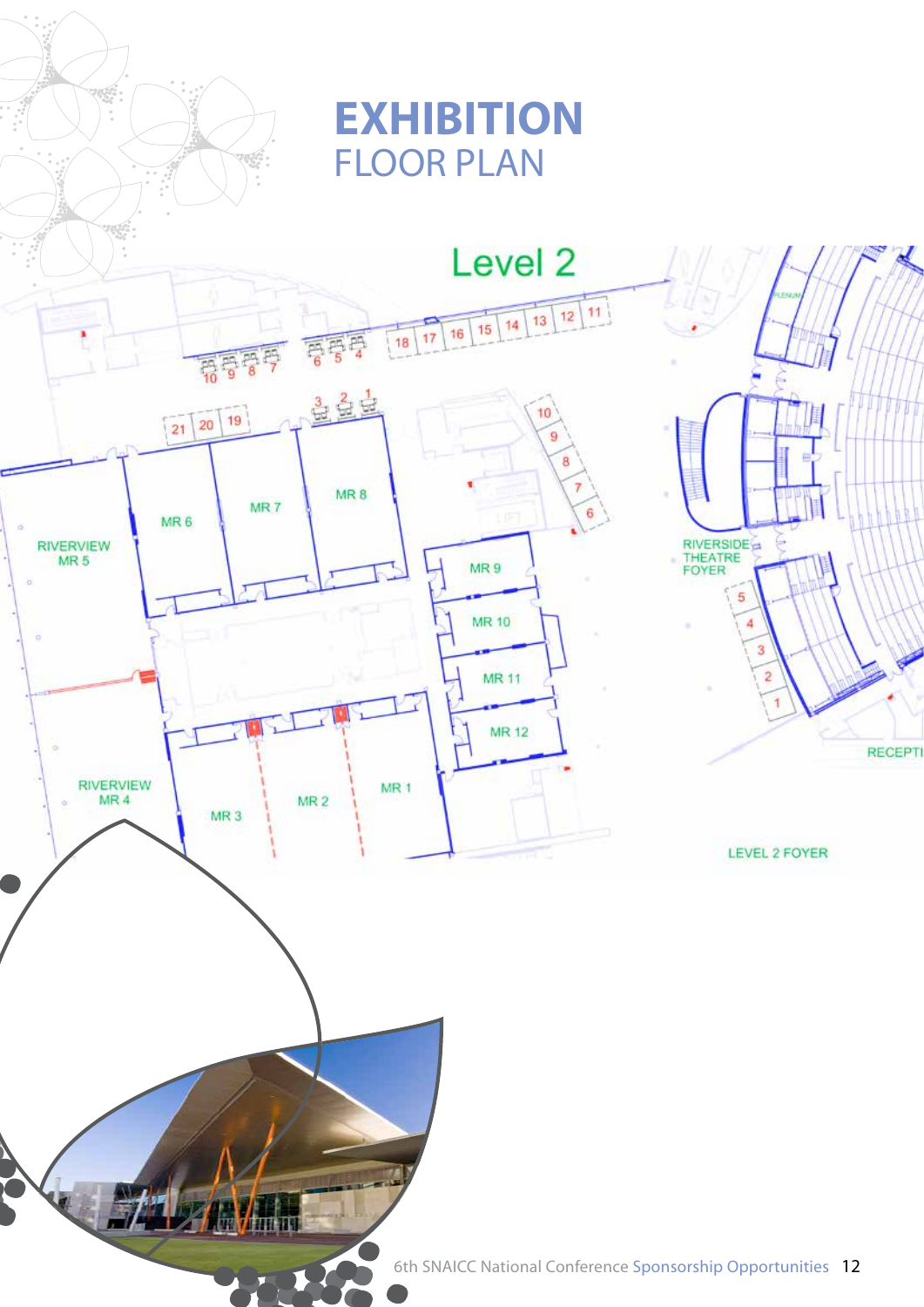

# For Our Children

*Ngallak Koorlangka*

6th SNAICC National Conference 15-17 September 2015, Perth

**SPONSORSHIP & EXHIBITION**  BOOKING FORM Community Voices: **Sharing Knowledge and Practice** 

Return this form to: **SNAICC 2015 Conference Secretariat - EECW Pty Ltd** E: michelle.bye@eecw.com.au F: 08 9389 1499 P: Suite 614, St Kilda Road Towers, 1 Queens Road, Melbourne VIC 3004

| Postcode: will be a series of the series of the series of the series of the series of the series of the series |
|----------------------------------------------------------------------------------------------------------------|
|                                                                                                                |
|                                                                                                                |

#### **Sponsorship Packages**

*(All prices listed below are in Australian Dollars and inclusive of GST.)*

| <b>PACKAGE</b>                      | <b>PACKAGE</b>                         |  |
|-------------------------------------|----------------------------------------|--|
| Platinum Sponsor (\$33,000)         | Program Handbook Sponsor (\$5,500)     |  |
| Gold Sponsor (\$16,500)             | Satchel Sponsor (\$5,500)              |  |
| Silver Sponsor (\$11,000)           | Lanyard & Name Badge Sponsor (\$5,500) |  |
| Bronze Sponsor (\$5,500)            | Full Page Advert (\$1,100)             |  |
| Welcome Reception Sponsor (\$5,500) | Half Page Advert (\$770)               |  |
| Plenary Speaker Sponsor (\$5,500)   | Quarter Page Advert (\$550)            |  |
| Wellbeing Zone Sponsor (\$5,500)    | Satchel Insert (\$770)                 |  |

Please note that 50% part payment of sponsorship total is required upon submission of booking form and the final 50% before 20 June 2015.



<www.snaicc.org.au/conference>